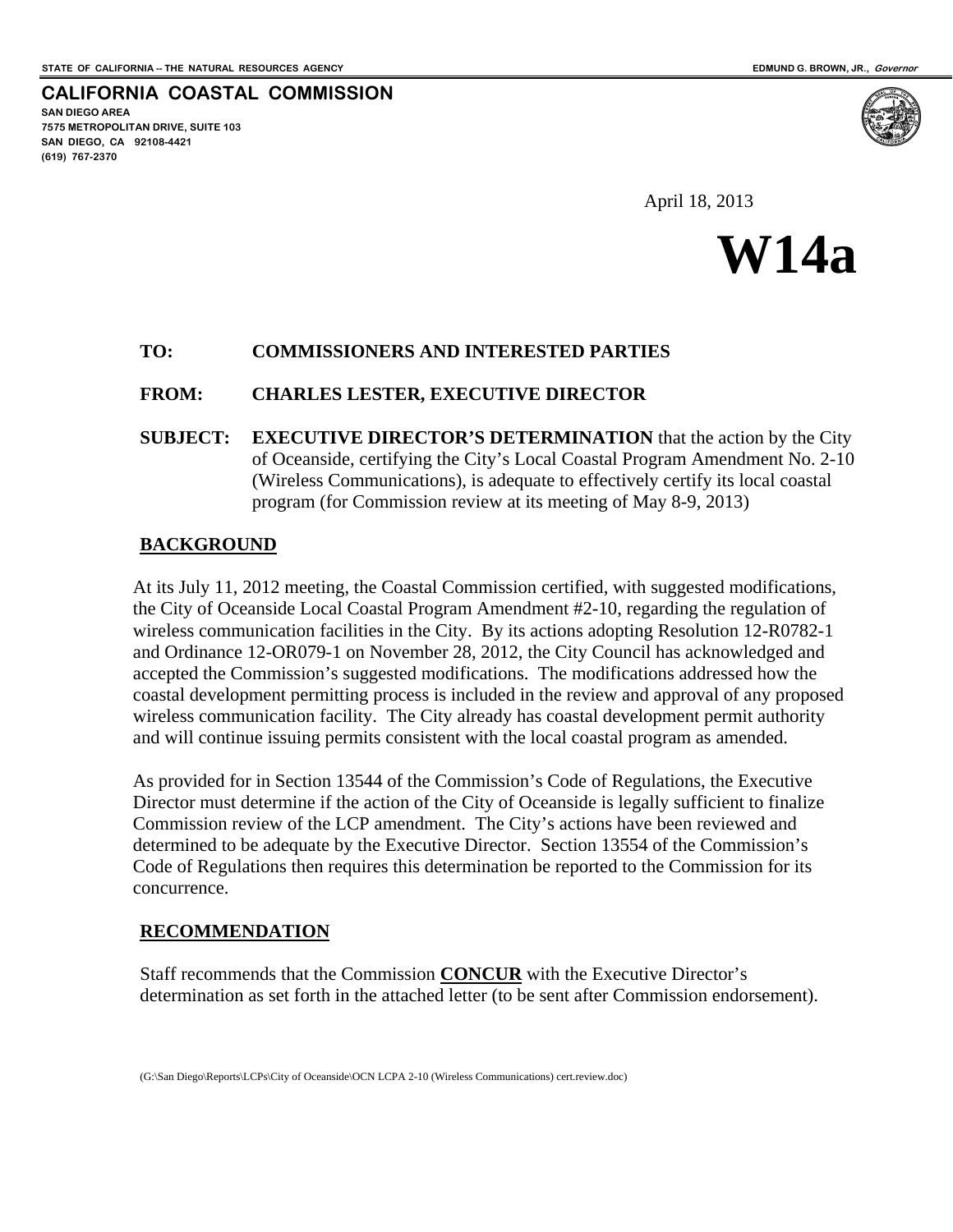**CALIFORNIA COASTAL COMMISSION** 

**SAN DIEGO AREA 7575 METROPOLITAN DRIVE, SUITE 103 SAN DIEGO, CA 92108-4402 (619) 767-2370**

May 13, 2013

Mayor Jim Wood City of Oceanside 300 N. Coast Highway Oceanside, CA 92054

RE: Certification of the City of Oceanside Local Coastal Program Amendment No. 2-10 (Wireless Communication Facilities)

Dear Mayor Wood,

The California Coastal Commission has reviewed the City's Ordinance 12-OR079-1 together with the Commission's action of July 11, 2012 certifying City of Oceanside Local Coastal Program Amendment #2-10 pertaining to the City's regulation of wireless communication facilities. In accordance with Section 13544 of the Commission's Code of Regulations, I have made the determination that the City's actions are legally adequate and the Commission has concurred at its meeting of May 8, 2013.

By its action on November 28, 2012, the City has formally acknowledged and accepted the Commission's certification of the Local Coastal Program Amendment including all suggested modifications. The modifications clarified how the coastal development permitting process is incorporated into the review and approval of a wireless communication facility. The City is already issuing coastal development permits in conformance with the certified local coastal program for this area.

In conclusion, I would like to congratulate you and all other elected or appointed officials, staff and concerned citizens for continuing to work towards full implementation of the Coastal Act. We remain available to assist you and your staff in any way possible as you continue to develop and implement the City's local coastal program.

Sincerely,

 Charles Lester Executive Director

Cc: Marisa Lundstedt John Helmer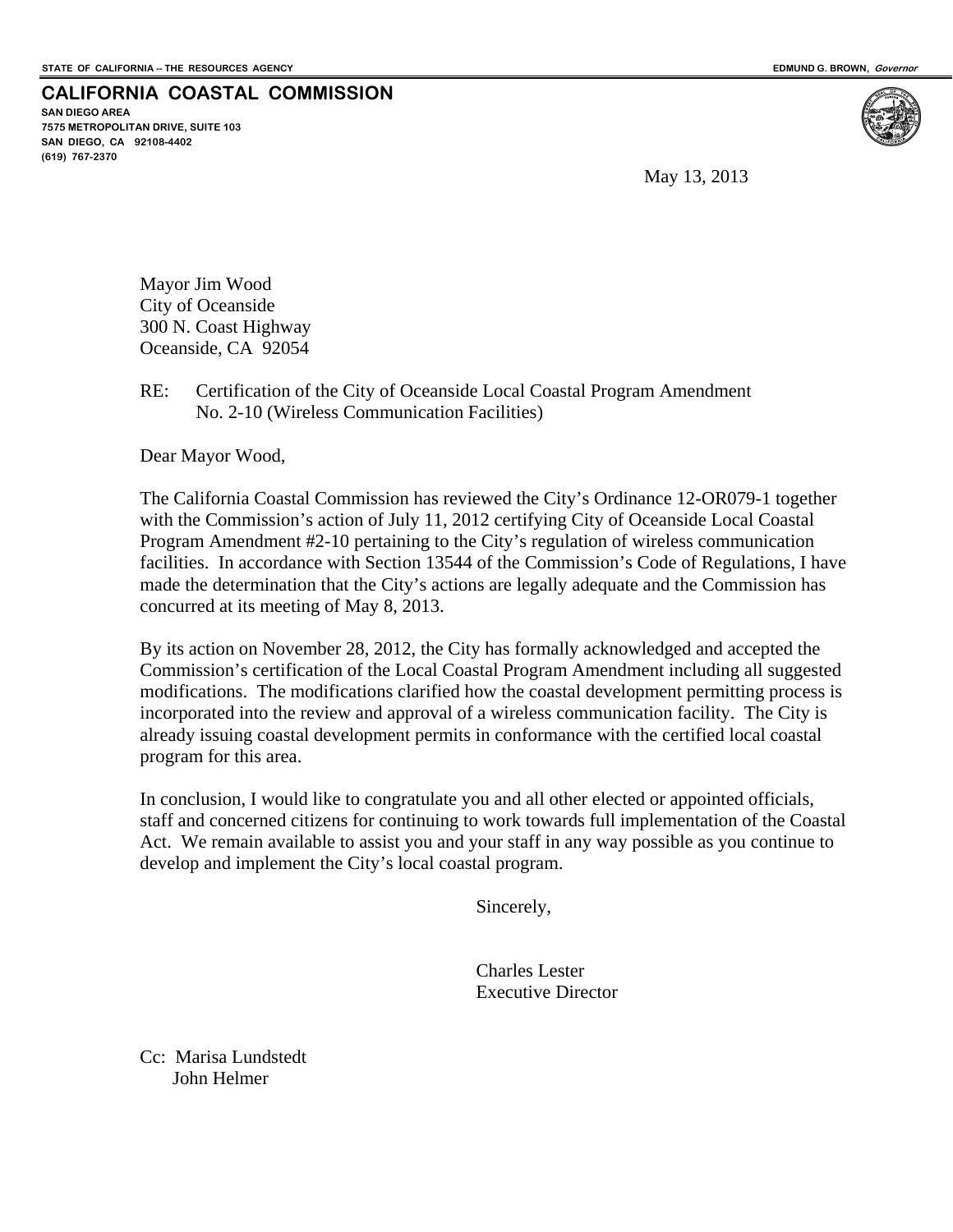# ORDINANCE NO. 12-0R0791-1

## AN ORDINANCE OF THE CITY COUNCIL OF THE CITY OF OCEANSIDE FOR ZONE AMENDMENT (ZA-10-00001 REVISION 2) MODIFYING ARTICLE 39 OF THE OCEANSIDE **REGARDING** WIRELESS **ORDINANCE** ZONING **COMMUNICATION FACILITIES**

WHEREAS, on October 20, 2010, the City Council of the City of Oceanside, following a duly advertised public hearing, repealed Article 30, Section 3025 of the 1992 Oceanside Zoning Ordinance and approved Zone Amendment Application ZA-10-00001, amending the text of the Oceanside Zoning Ordinance by adding a new Article 39 regarding Wireless Communications Facility, Satellite Dish and Antenna Standards;

WHEREAS, on February 23, 2011, the City Council of the City of Oceanside, following a duly advertised public hearing, approved Zone Amendment ZA-10-00001 Revision, amending the text of the Oceanside Zoning Ordinance by adding a new Article 39A regarding amateur radio facilities;

WHEREAS, concurrent and consistent with its approval of Zone Amendments ZA-10-00001 and ZA-10-00001 Revision, the City Council of the City of Oceanside adopted modifications to the City's Local Coastal Program ("LCP")-LCPA-10-00001 Revision-which were subsequently submitted to the California Coastal Commission for certification;

WHEREAS, on July 11, 2012, the California Coastal Commission approved, with suggested modifications, the LCPA-10-00001 and LCPA-10-00001 Revision, pursuant to Public Resources Code §30512(b);

WHEREAS, on November 28, 2012, the City Council of the City of Oceanside held a duly advertised public hearing to consider Zone Amendment ZA-10-00001 Revision 2, which incorporates changes to Article 39 suggested by the California Coastal Commission as a condition of the Coastal Commission's certification of LCPA-10-00001 and LCPA-10-00001 Revision; and

WHEREAS, based upon such evidence, testimony and staff reports, this Council finds that Zone Amendment ZA-10-00001 Revision 2, incorporating those modifications suggested

 $\mathbf{1}$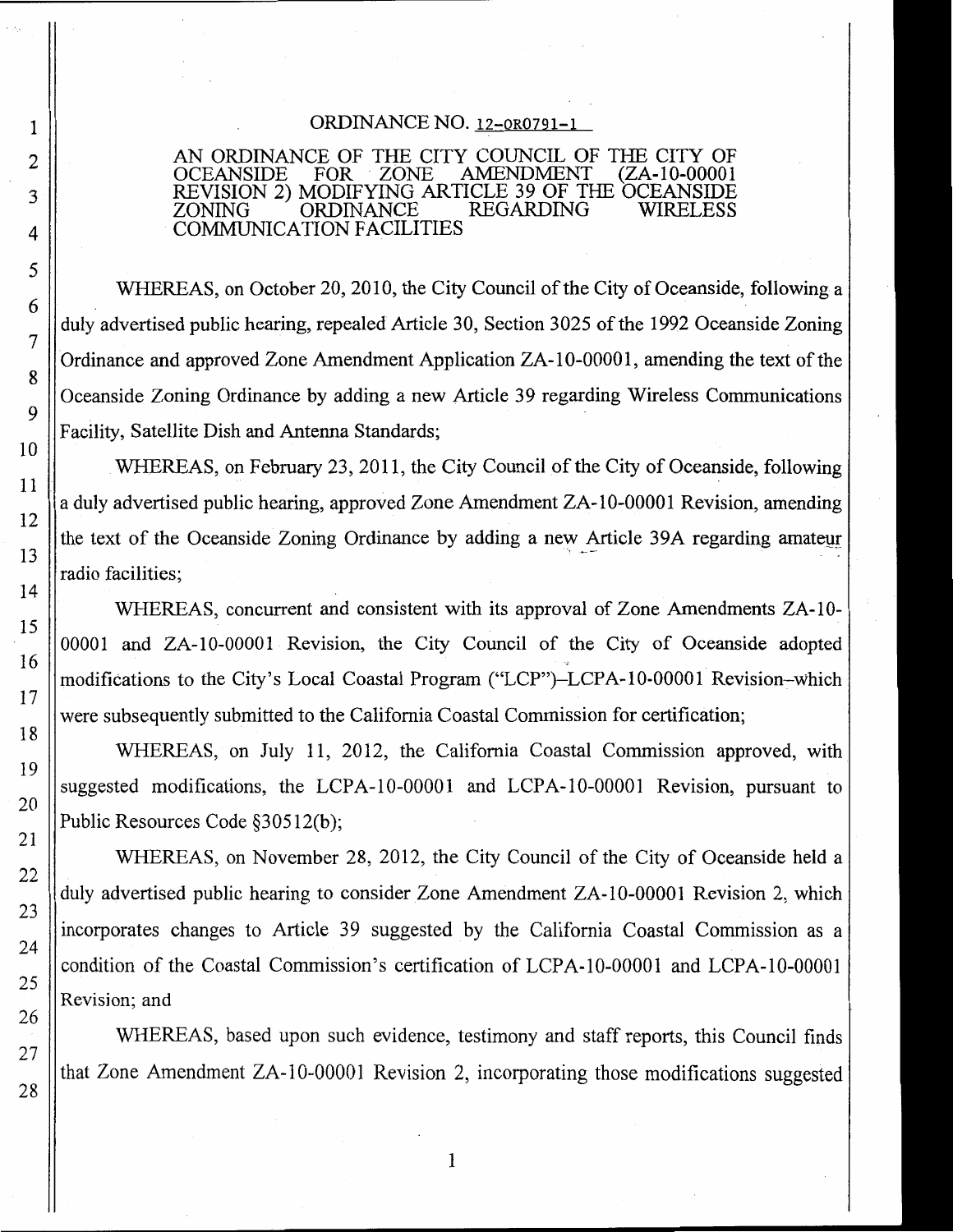by the Coastal Commission, conforms to the General Plan and Local Coastal Program of the City of Oceanside.

NOW, THEREFORE, the City Council of the City of Oceanside does ordain as follows: SECTION 1. Zone Amendment Application ZA-10-00001 Revision 2, amending the text of the Zoning Ordinance as specified in Exhibit "A" is hereby approved, and the City Planner is hereby directed to amend the Zoning Ordinance text as specified by this Ordinance.

SECTION 2. Severability. If any section, sentence, clause or phrase of this Ordinance is for any reason held to be invalid or unconstitutional by a decision of any court of competent jurisdiction, such decision shall not affect the validity of the remaining portions of this Ordinance. The City Council hereby declares that it would have passed and adopted this Ordinance and each section, sentence, clause or phrase thereof, irrespective of the fact that any one or more sections, subsections, sentences, clauses or phrases be declared invalid or unconstitutional.

SECTION 3. The City Clerk of the City of Oceanside is hereby directed to publish this  $14$ ordinance, or the title hereof as a summary, pursuant to state statute, once within fifteen (15) 15 16 days after its passage in the North County Times, a newspaper of general circulation published in the City of Oceanside.  $17$ 

18  $\frac{1}{1}$ 19  $11111$ 

 $\mathbf{1}$ 

 $\overline{2}$ 

3

 $\overline{4}$ 

5

6

 $\overline{7}$ 

8

9

10

 $11$ 

12

 $13$ 

- 20  $\frac{1}{1}$ 21  $11111$ 22  $\frac{1}{1}$
- 23  $\frac{1}{1}$  $\frac{1}{1}$ 24
- 25  $\frac{1}{1}$
- $\frac{1}{1}$ 26 27  $\frac{1}{1}$
- 28  $\frac{1}{1}$

 $\overline{2}$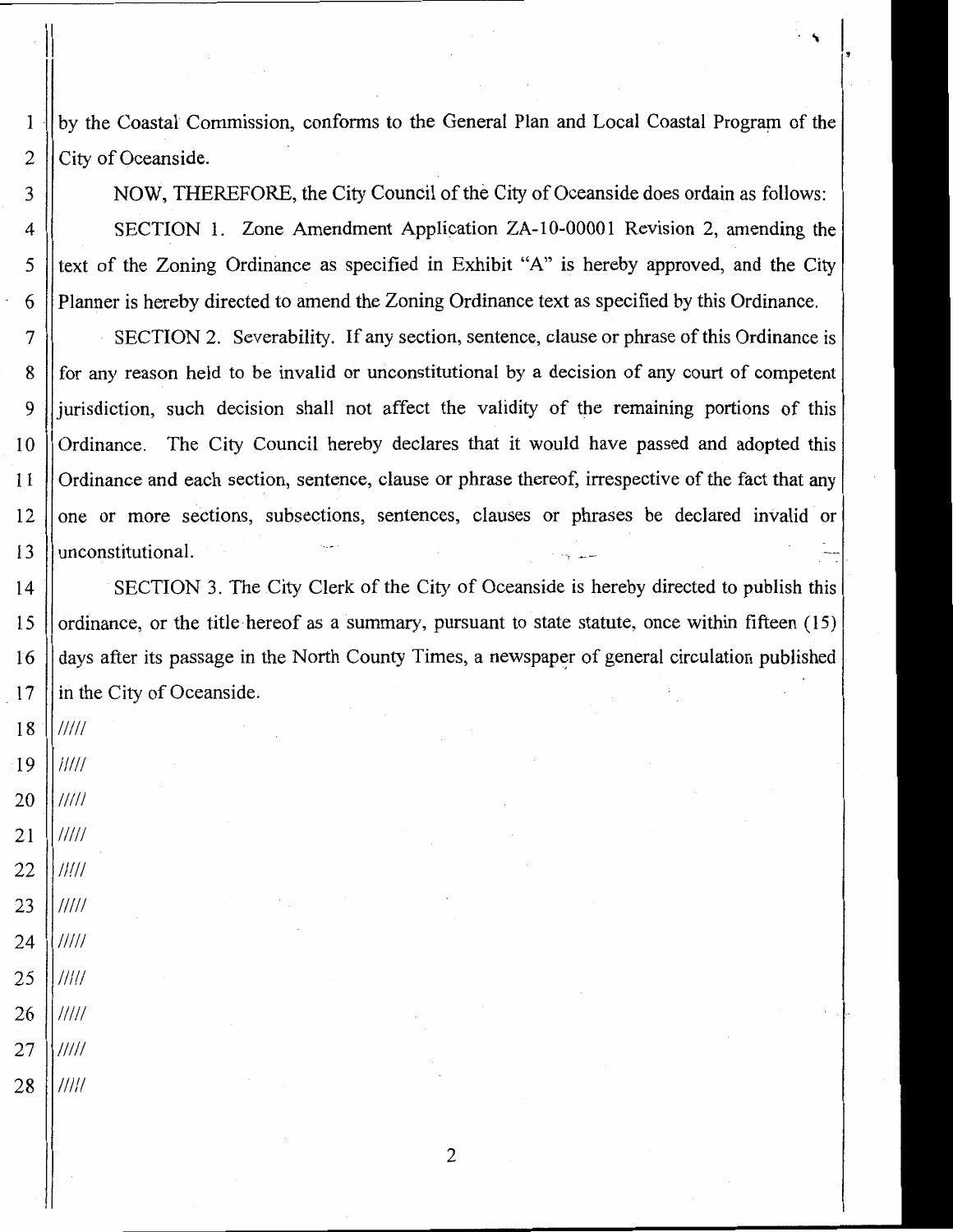SECTION 4. This ordinance shall take effect and be in force on the thirtieth (30<sup>th</sup>) day from and after its final passage.

INTRODUCED at a regular meeting of the City Council of the City of Oceanside, California, held on the  $28^{th}$ day of November , 2012 and, thereafter,

PASSED AND ADOPTED at a regular meeting of the City Council of the City of Oceanside, California, held on the 5th day of December 2012, by the following vote: AYES: WOOD, FELIEN, FELLER, KERN, SANCHEZ

8 NAYS: **NONE** 

 $\mathbf{1}$ 

 $\overline{2}$ 

3

4

5

6

7

9

10

 $11<sup>°</sup>$ 

12

13

14

15

16

17

18

19

20

21

22

23

 $\overline{24}$ 

25

26

27

28

ABSENT: **NONE** 

ABSTAIN: NONE

THE CITY OF OCEANSIDE **MAYOR OF** 

ATTEST:

Irobough, ASST.

APPROVED AS-TO FORM: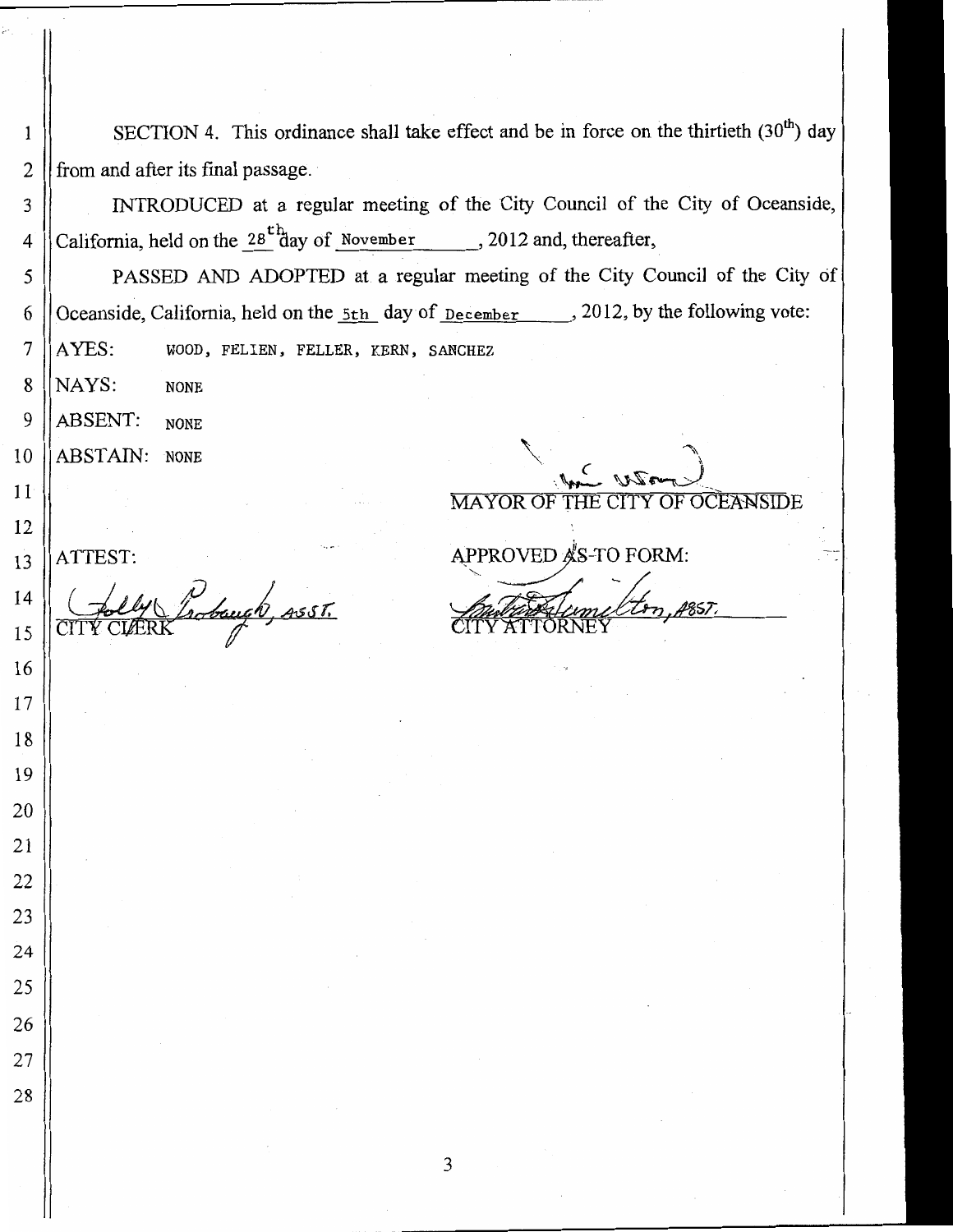FXHIBIT A

Oceanside LCPA 2-10 Wireless Communication Facilities

# CITY OF OCEANSIDE LCP AMENDMENT #2-10 **WIRELESS COMMUNICATION FACILITIES** SUGGESTED MODIFICATIONS ADOPTED BY COASTAL COMMISSION (ON JULY 11, 2012)

# 1. Modify Section 3901 – Purpose and Intent as follows:

### 3901 **Purpose and Intent**

This Article is intended to promote and provide for the following:

- A. Establish development standards for Wireless Communications Facilities, Satellite Dish Antennas and all other forms of antennas and accessory wireless equipment consistent with federal and state law and the City's certified LCP, taking into account the general welfare of City residents and visual compatibility with the existing surroundings while effectively serving the communication needs of the community.
- B. Require all Wireless Communications Facilities to be as unobtrusive as possible. minimizing the number of freestanding and non-camouflaged Communications Facility and establishing standards and policies to ensure that Wireless Communications Facilityies development within the City are developed in harmony is visually compatible with the character of with the surrounding environment through regulation of location and design.
- C. The provisions of this Article are not intended and shall not be interpreted to prohibit or to have the effect of prohibiting wireless communications services, nor shall this Article be applied in such a manner as to unreasonably discriminate among providers of functionally equivalent wireless communications services.
- 2. Modify Section 3902 Definitions (Antenna Height) as follows:

Antenna Height. For ground mounted antenna, t<sub>The</sub> vertical distance measured from the adiacent existing ground surface adjacent to the base of the antenna support structure to the tip of the highest point of the proposed antenna support structure or antenna. whichever is higher. For building mounted antenna, the vertical distance measured from the adjacent building material upon which the base of the antenna support structure is mounted to the tip of the highest point of the proposed antenna support structure or antenna, whichever is higher.

3. Modify Section 3903 - Applicability, by adding a new sub-section "E", as follows:

 $[\dots]$ 

E. Notwithstanding the aforementioned exemptions in this section, if the provisions of this section conflict with the provisions in the City's certified LCP governing exemptions or any other LCP provisions, the City's certified LCP provisions shall control.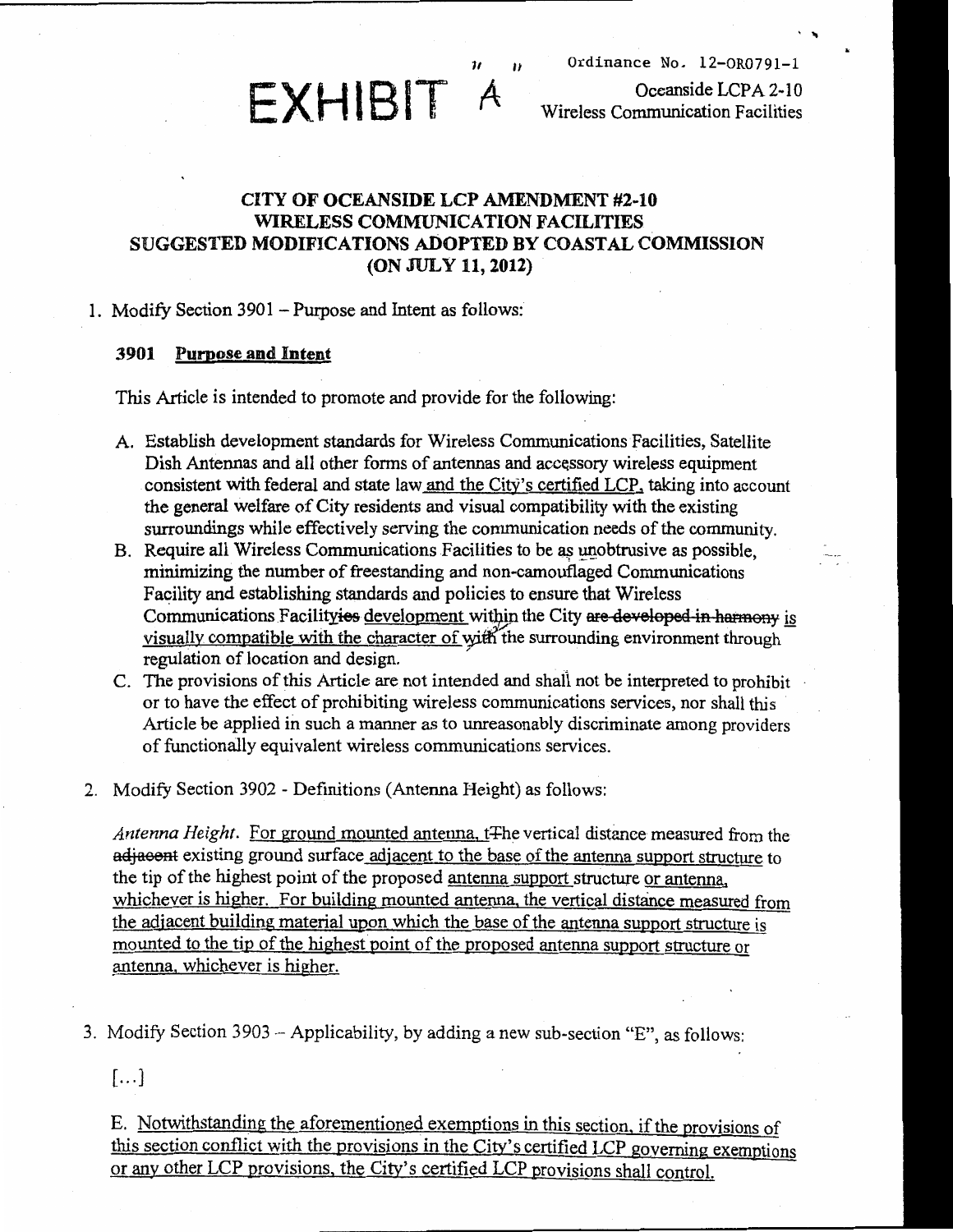# Oceanside LCPA 2-10 Wireless Communication Facilities

4. Modify Section 3904 – Conditional Use Permit Required, as follows:

# 3904 Conditional Use Permit Required

A. A Wireless Communications Facility that is not exempt pursuant to Section 3903, or other provision of this Article, shall be required to obtain one or more Conditional Use Permits pursuant to Article 41, a Coastal Development Permit pursuant to the City's certified LCP, if applicable, and in accordance with this Article as follows...

5. Modify Section 3906 – Application Submittal Requirements, subsection "G" as follows:

G. Proof of any existing significant gap(s) in the carrier's own service coverage, and the radius of area from which an antenna may be located to eliminate the significant gap(s).

6. Modify Section 3907- Findings For Approval, Subsection "A," as follows:

- A. In addition to any general findings otherwise required by this Article or any other provision of the Zoning Ordinance and the City's certified Local Coastal Program, the following findings must be made prior to the approval of a Conditional Use Permit or Administrative Conditional Use Permit for Wireless Communications Facilities (except for Amateur Radio Antennas):
	- 1. The placement, construction, or modification of a Wireless Communications Facility in the proposed location is necessary for the provision of wireless services to City residents, businesses, and their owners, customers, guests or other persons traveling in or about the City;
	- 2. The proposal demonstrates a reasonable attempt to minimize stand-alone facilities, is designed to protect the visual quality of the City, and will not have an undue adverse impact on historic resources, scenic views, or other natural or man-made resources;
	- 3. Where an applicant claims a significant gap in its coverage, that gap must be geographically defined and the gap proved by clear and convincing evidence. The burden of objectively proving a significant gap in its coverage rests solely with the applicant. Where a significant gap in the applicant's coverage is so proven, the applicant must also prove by clear and convincing evidence that the facility proposed is the least intrusive means of closing the significant gap in coverage;
	- 4. That at least one of the following is true:
		- a. All applicable requirements and standards of this Article have been met;
		- b. A variance has been granted from any requirement or standard of this Article which has not been met:
		- c. Strict compliance with the requirements and standards of this Article would prevent a Telecom Operator from closing a proven significant gap in its service, and no other alternative and less intrusive design of the facility that would meet the development standards is feasible; or
		- d. Strict compliance with the requirements and standards of this Article would prohibit or have the effect of prohibiting the provision of personal wireless;